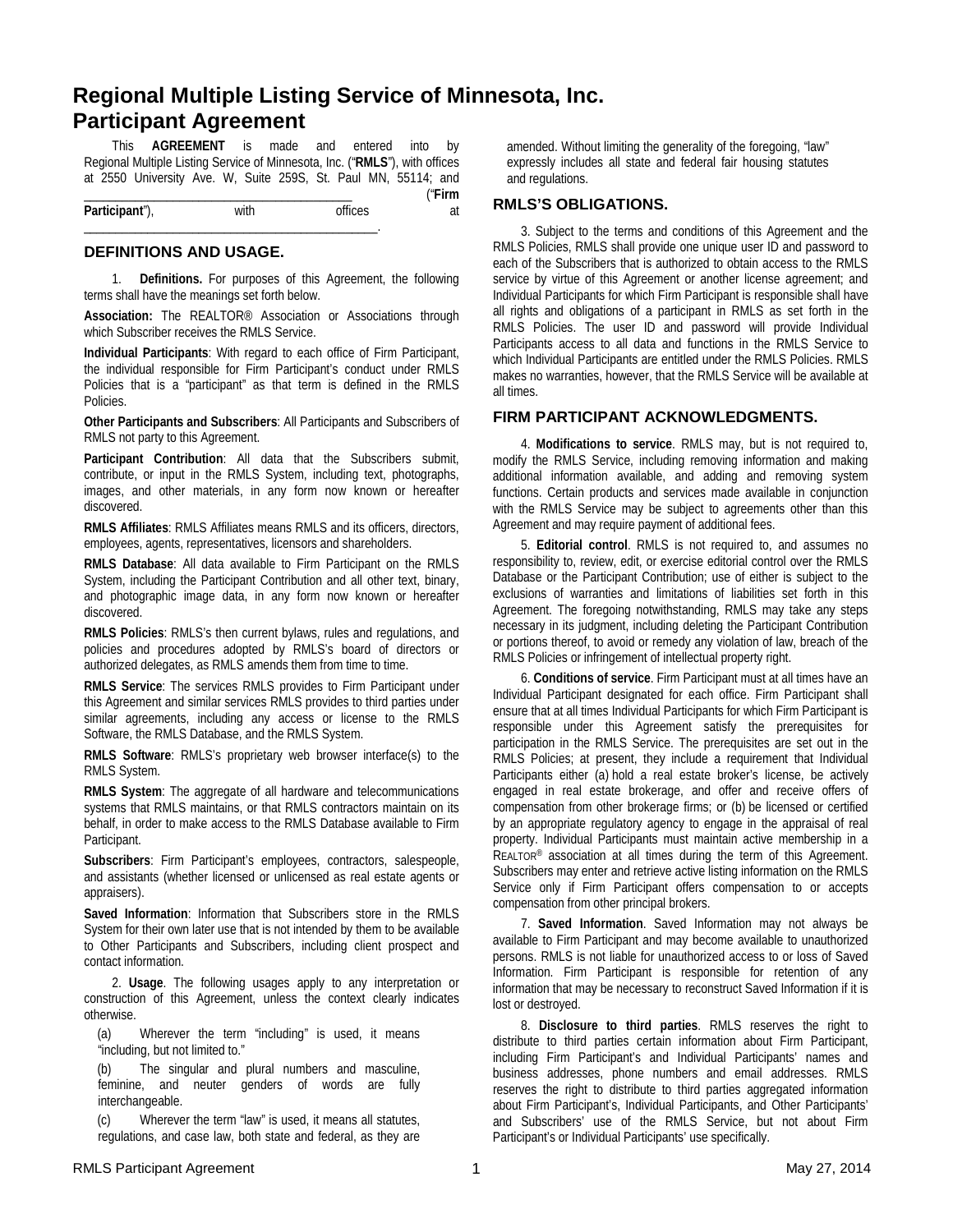9. **Disclosure to government**. Firm Participant acknowledges that RMLS may provide government agencies access to the RMLS Service at any time in RMLS's sole discretion.

10. **Priority of agreements**. Firm Participant must enter into this Agreement before any Subscriber may obtain access to the RMLS Service.

11. **If Firm Participant is an appraisal firm**, Firm Participant acknowledges that certain information in the RMLS Database, including information about listings currently for sale, may be withheld from Firm Participant and Individual Participants pursuant to the RMLS Policies.

12. **IDX and VOW data access subject to separate agreement**. Firm Participant acknowledges that access to RMLS's IDX or VOW database and data feeds can occur only subject to a separate written agreement between RMLS, Firm Participant and Subscriber, as applicable.

# **FIRM PARTICIPANT'S OBLIGATIONS.**

13. **Use limited**. Firm Participant shall use the RMLS Service solely for the purpose of selling, listing, leasing, valuing, and appraising real estate, strictly as permitted by the RMLS Policies. Except as expressly provided in this Agreement and the RMLS Policies, Firm Participant shall not copy, create derivative works of, distribute, perform, or display the RMLS Service or any part of it, except the Participant Contribution.

14. **Confidentiality**. Firm Participant shall maintain the confidentiality of its user ID and password. RMLS issues each Subscriber a separate ID and password, and Participant must not facilitate sharing of passwords among Subscribers. Firm Participant shall ensure that the Subscribers maintain the confidentiality of their user IDs and passwords and that no one but authorized Subscribers obtains access to the RMLS Service or any part of it. To maintain the confidentiality of all user IDs, passwords, the RMLS Database, and the RMLS System, Firm Participant shall take the greater of reasonable care or the care it takes to protect its own confidential information. Failure to comply with this provision will result in a significant fine, as set forth in the RMLS Policies. Firm Participant may disclose information confidential under this Agreement if, and to the extent, the order of a court or other tribunal with jurisdiction requires disclosure; provided however, the disclosing Participant first gives reasonable notice to RMLS to permit RMLS to seek a protective order.

15. **Equipment**. Firm Participant shall acquire and maintain all personal computers, modems, data connections, and computer software, other than the RMLS Software, necessary for Participant's use of the RMLS Service.

16. **Participant Contribution**. With regard to any Subscriber making a Participant Contribution to the RMLS Service, Firm Participant warrants that the information submitted complies with the RMLS Policies in all respects, including with regard to (a) required data fields; (b) format of submission; (c) permitted and required listing types; and (d) procedures for submission. Firm Participant warrants that the Participant Contribution does not infringe or violate any patents, copyrights, trademarks, trade secrets or other proprietary rights of any third party; and that there is no claim, litigation or proceeding pending or threatened with respect to the Participant Contribution.

17. **Subscriber agreements**. Firm Participant shall ensure that each Subscriber who will have access to the RMLS System or RMLS Database, enters into a Subscriber agreement with RMLS. Firm Participant is liable for all fees due under each Subscriber agreement.

18. **Subscriber supervision**. Firm Participant shall ensure that all Subscribers comply at all times with the RMLS Polices and with applicable laws. Firm Participant is liable for any Subscriber's breach of any agreement between the Subscriber and RMLS relating to the RMLS Service or violation of any of the RMLS Policies as if Firm Participant had committed it.

19. **List of Subscribers**. Firm Participant shall ensure RMLS has a current list of all of Subscribers; Firm Participant shall inform RMLS in writing of any change in the Subscribers within 24 hours of the change.

20. **Accurate information**. Firm Participant warrants that the Subscribers have used and will use reasonable care to ascertain the accuracy of the Participant Contribution and its compliance with all laws. Firm Participant shall ensure that any changes to the Participant Contribution are made on the RMLS System within such time as RMLS shall provide in the RMLS Polices. Pursuant to the RMLS Policies, Firm Participant shall provide to RMLS all documentation RMLS requests of Firm Participant to ascertain Firm Participant's compliance with this Agreement.

## **INTELLECTUAL PROPERTY.**

21. **Election regarding copyrights in Participant Contributions**. Firm Participant must elect from the following options. If no election is indicated, or if both options are checked, then Participant is deemed to have selected Option 2.

## **□ OPTION I**

(a) **Assignment from Participant**. Firm Participant hereby unconditionally assigns to RMLS all right, title and interest in the Participant Contribution, including, without limitation, any copyrights therein under U.S. and international copyright law; Firm Participant warrants that it has the authority to make this assignment. Firm Participant acknowledges that once it has made the election agreeing to this section, all copyrights in all portions of the Participant Contribution, whether submitted prior to or after executing this Agreement, shall irrevocably vest in RMLS.

(b) **RMLS Obligations**. RMLS hereby grants to Firm Participant a non-exclusive, perpetual, world-wide, royalty-free, license to reproduce, prepare derivative works of, distribute, display, perform and license (including sublicenses through multiple tiers) the Participant Contribution and those portions of the RMLS Database relating to Firm Participant's listings. RMLS shall make quarterly registrations of the RMLS's copyrights in the RMLS Database; RMLS shall employ reasonable efforts to detect and hinder third parties using the Participant Contribution without Firm Participant's permission.

# **□ OPTION II**

(a) **License from Participant**. Firm Participant hereby grants to RMLS a non-exclusive, perpetual, world-wide, transferable, royalty-free, license to reproduce, prepare derivative works of, distribute, display, perform and license (including sublicenses through multiple tiers) the Participant Contribution. Firm Participant warrants that it has the authority to grant this license.

(b) **RMLS has no obligations to protect**. Firm Participant acknowledges that: (i) RMLS makes no grant of license or assignment to Firm Participant of any rights in the RMLS Database except as set forth in paragraph 22; (ii) RMLS will make no effort to register the copyrights in the Participant Contribution, and Firm Participant will be responsible for all costs and efforts associated with registration; (iii) timely copyright registration is a prerequisite to suing a copyright infringer, and is necessary in order to obtain certain remedies available under the U.S. Copyright Act; (iv) *RMLS will employ no efforts whatsoever to detect or hinder third parties using the Participant Contribution without Firm Participant's permission*; (v) RMLS will make no effort to secure for Firm Participant the right to use copyright works created by Subscribers or third parties.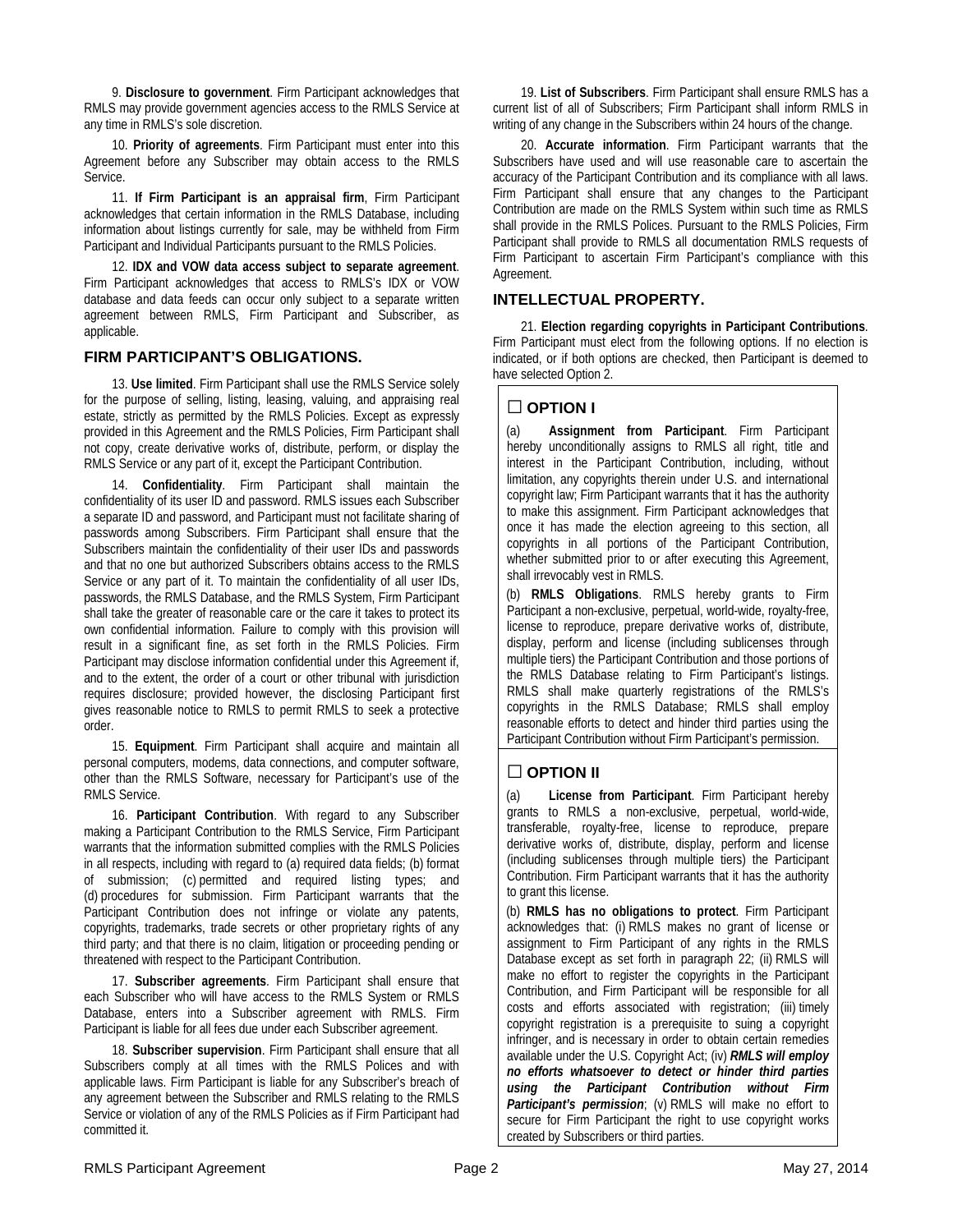22. **Other licenses**. RMLS hereby grants Firm Participant a personal, non-exclusive, non-transferable, and royalty-free license during the term of this Agreement to use the RMLS Software and the RMLS Database (excluding the Participant Contribution) (collectively, the "Licensed Materials"), only to the extent expressly permitted by this Agreement and the RMLS Policies and only to deliver real estate brokerage or appraisal services to Firm Participant's bona fide customers. All uses of the Licensed Materials not expressly authorized in this Agreement and the RMLS Policies are prohibited. Title to the Licensed Materials remains at all times in RMLS and shall not pass to Firm Participant.

23. **Further Participant warranty**. Firm Participant warrants that (a) the Participant Contribution does not infringe on the copyright or other intellectual property rights of any third party; and (b) Firm Participant has the written consent of any party necessary to provide the Participant Contribution to RMLS.

24. **Limitations on use by RMLS**. RMLS agrees during the term of this Agreement not to license or distribute the Participant Contribution to any third party that is not a real estate brokerage or appraisal subscriber to the RMLS Service if Firm Participant has indicated in writing its desire to withhold the Participant Contribution from such third party after RMLS has provided notice of its intention to provide the Participant Contribution to the third party. For purposes of the previous sentence, brokers participating in any MLS in a data sharing relationship with RMLS that includes an offer of interbroker compensation are subscribers to the RMLS Service.

## **FEES AND PAYMENT TERMS.**

25. **Applicable fees**. No fees are due directly to RMLS hereunder. Association is solely responsible for establishing the fees it charges for access to the RMLS Service and for determining the means of collecting those fees. RMLS does not control or fix the fees that brokers and salespersons pay to Association (or other REALTOR® associations) for access to the RMLS Service.

26. **Payment terms**. Firm Participant agrees to pay all applicable fees to Association when they come due according to Association's policies. Association may revise its schedule of fees at its sole discretion at any time, subject to its own policies. Association may suspend services to Firm Participant, Individual Participants, Subscribers, and their employees, contractors, salespeople, and assistants (whether licensed or unlicensed as real estate agents or appraisers) for failure to pay according to Association's policies.

27. **No refunds**. RMLS need not refund or pro-rate fees in the event of termination or suspension of this Agreement unless the RMLS Policies provide otherwise. Initiation fees, if any, are not refundable.

28. **Taxes**. All fees for the RMLS Service are exclusive of federal, state, municipal or other governmental excise, sales, value-added, use, personal property and occupational taxes, excises, withholding obligations and other levies now in force or enacted in the future and, accordingly, Association and Firm Participant shall pay all such taxes and levies other than any tax or levy on the net income of RMLS.

29. **Fines**. RMLS may collect fines from Firm Participant and from Individual Participants for violation of the RMLS Policies by Firm Participant, Individual Participant and Subscribers. Payment terms for fines are set out in the RMLS Policies. RMLS may amend its schedule of fines and terms for collecting them at its sole discretion at any time.

#### **TERM AND TERMINATION.**

30. **Term**. This Agreement shall commence upon the Effective Date set forth below and shall continue thereafter on a month-to-month basis until terminated.

31. **Termination for breach**. Either party may terminate this Agreement in the event that the other party has not performed any material obligation or has otherwise breached any material term of this Agreement. Any such termination shall become effective upon the expiration of three days after written notice to the breaching party and Association if the breach or nonperformance has not then been remedied.

32. **Termination for breach of RMLS Policies**. Paragraph 31 notwithstanding, RMLS may terminate this Agreement if Firm Participant fails to comply with the RMLS Policies; if Firm Participant violates or is alleged to have violated the RMLS Policies, this Agreement shall not be terminated in accordance with the terms of this section until any hearing or appeal rights of Firm Participant have expired as provided in the RMLS Policies. If in RMLS's judgment, however, a violation or alleged violation of the RMLS Policies is resulting in a continuing harm to RMLS or Other Participants or Subscribers, RMLS may suspend Firm Participant's access to the RMLS Database during the pendency of any hearing or appeal.

33. **Termination for failure to pay**. In the event Firm Participant fails to pay to Association any fees required under this Agreement, RMLS may terminate service without being subject to arbitration. In its sole discretion, RMLS may suspend its performance under this Agreement rather than terminating it, in the event that Firm Participant fails to pay to Association any fees required under this Agreement.

34. **Termination without breach**. Either party may terminate this Agreement with or without cause, upon thirty days' written notice to the other and to Association.

35. **Events upon termination**. Promptly upon any termination or expiration of this Agreement, (a) RMLS or Association shall deactivate Firm Participant's and Individual Participants' user ID and password, and Firm Participant and Individual Participants shall have no further access to the RMLS Service; (b) Firm Participant shall purge all copies of the RMLS Software and the RMLS Database (except the Participant Contribution) from Firm Participant's personal computers, and shall cause Individual Participants and Subscribers to do the same; and (c) all licenses granted hereunder, except the license to the Participant Contribution in Paragraph 21 Option I(b) and Paragraph 21 Option II(a), if any, shall immediately terminate.

36. **Effect on Subscribers**. In the event of any termination or suspension of this Agreement, upon RMLS notice to Subscriber, RMLS may in its sole discretion suspend Subscriber access to RMLS System or terminate Subscriber license and access agreements. If RMLS does not exercise its right to suspend Subscriber access to the RMLS System or terminate Subscriber license and access agreements, the Subscriber license and access agreement shall continue in force with the intellectual property option selected by Firm Participant in the terminated agreement.

## **DISCLAIMER, LIMITATION OF LIABILITY, AND INDEMNIFICATION.**

37. **DISCLAIMER OF WARRANTIES**. RMLS PROVIDES THE RMLS SERVICE AND ALL COMPONENTS OF IT ON AN "AS IS," "AS AVAILABLE" BASIS. USE OF THE RMLS SERVICE AND THE INFORMATION AVAILABLE THROUGH THE RMLS SERVICE ARE AT THE SOLE RISK OF FIRM PARTICIPANT. THE RMLS AFFILIATES DO NOT WARRANT THAT THE RMLS SERVICE WILL BE UNINTERRUPTED OR ERROR-FREE, AND THE RMLS AFFILIATES MAKE NO WARRANTY AS TO THE ACCURACY, COMPLETENESS, CURRENCY, OR RELIABILITY OF ANY INFORMATION AVAILABLE THROUGH THE RMLS SERVICE. THE RMLS AFFILIATES EXPRESSLY DISCLAIM ANY AND ALL WARRANTIES WITH RESPECT TO THE RMLS SERVICE AND THE INFORMATION AVAILABLE THROUGH THE RMLS SERVICE, INCLUDING THE IMPLIED WARRANTIES OF MERCHANTABILITY AND FITNESS FOR A PARTICULAR PURPOSE. The RMLS Service may contain hyperlinks to web sites operated by parties other than RMLS; RMLS does not control such web sites, is not responsible for their contents, does not endorse the sites or contents, and may have no relationship with the sites' operators.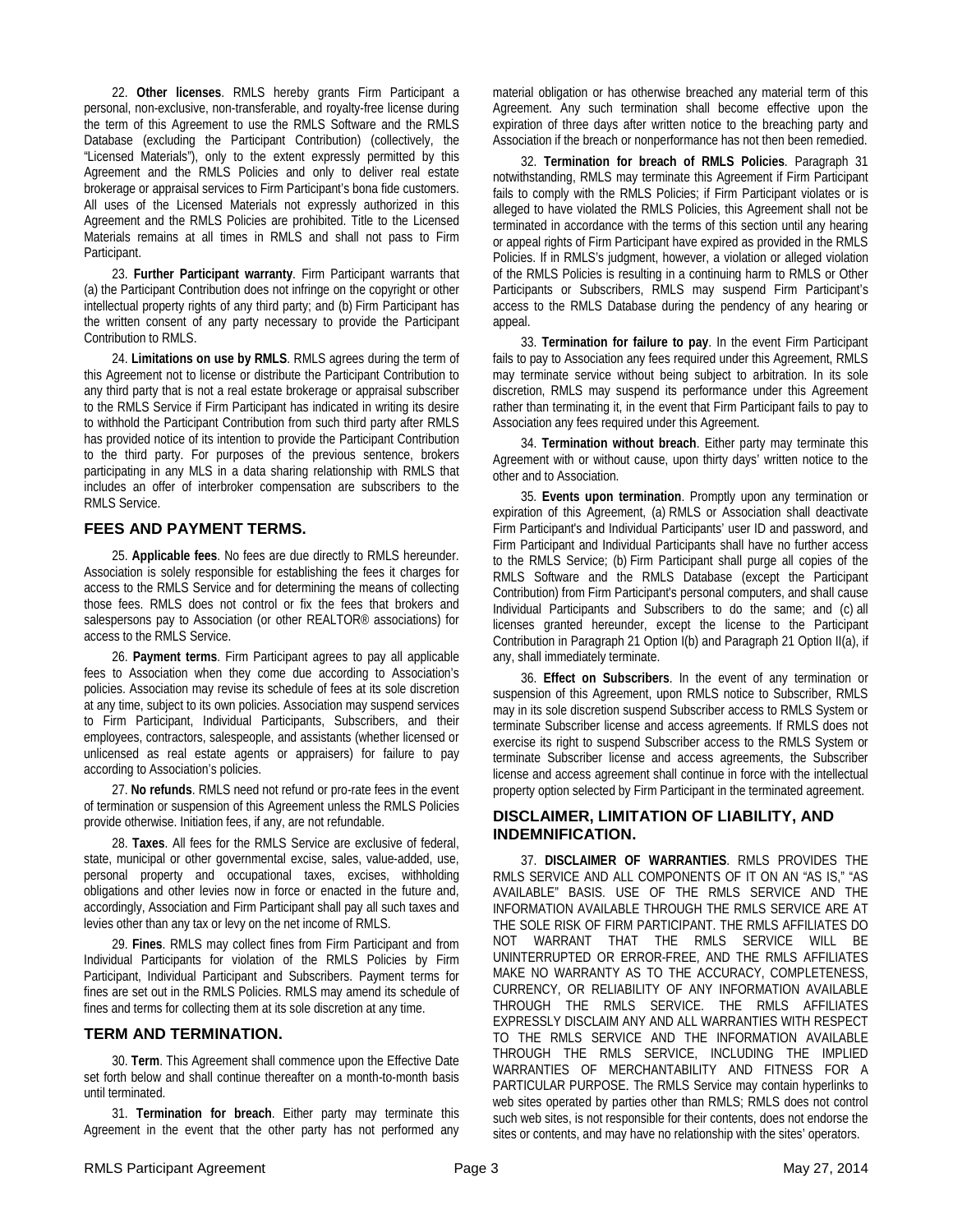38. **LIMITATIONS AND EXCLUSIONS OF LIABILITY**. NONE OF THE RMLS AFFILIATES SHALL BE LIABLE TO FIRM PARTICIPANT OR ANYONE ELSE FOR ANY INDIRECT, INCIDENTAL, SPECIAL, OR CONSEQUENTIAL DAMAGES THAT RESULT FROM THE USE OF, OR INABILITY TO USE, THE RMLS SERVICE, INCLUDING RELIANCE BY ANY SUBSCRIBER ON ANY INFORMATION OBTAINED THROUGH USE OF THE RMLS SERVICE; MISTAKES, OMISSIONS, DELETIONS OR DELAYS IN TRANSMISSION OF SUCH INFORMATION; INTERRUPTIONS IN DATA CONNECTIONS TO THE RMLS SERVICE; AND VIRUSES OR FAILURES OF PERFORMANCE; WHETHER CAUSED IN WHOLE OR PART BY NEGLIGENCE, ACTS OF GOD, DATA CONNECTION FAILURE, OR THEFT OF, DESTRUCTION OF, OR UNAUTHORIZED ACCESS TO THE RMLS SERVICE AND RELATED INFORMATION, RECORDS AND PROGRAMS.

39. **MAXIMUM AGGREGATE LIABILITY**. IN NO EVENT SHALL RMLS BE LIABLE TO FIRM PARTICIPANT FOR ANY AMOUNT IN EXCESS OF THE GREATER OF (A) THE FEES PARTICIPANT HAS PAID RMLS, IF ANY, IN THE YEAR IMMEDIATELY PRECEDING THE FIRST EVENT GIVING RISE TO ANY CLAIM FOR DAMAGES; OR (B) \$100.

40. **Indemnification**. (a) Firm Participant shall defend, indemnify and hold the RMLS Affiliates harmless from and against any and all liability, damages, loss or expense (including reasonable fees of attorneys and other professionals) in any claim, demand, action or proceeding initiated by any third-party against the RMLS Affiliates arising from any acts of Subscribers, including (i) putting inaccurate information into the RMLS Service; (ii) making unauthorized use of Subscriber's password; (iii) making unauthorized use of the RMLS Database; (iv) infringing any proprietary or contract right of any third party; (v) breaching any warranty under this Agreement; and (vi) violating this or any other Agreement or any law; and (b) Firm Participant shall indemnify and hold Other Participants and Subscribers harmless from and against any and all liability, damages, loss or expense (including reasonable fees of attorneys and other professionals) in any claim, demand, action or proceeding initiated by any third-party against Other Participants and Subscribers arising from Subscriber's act of (i) making unauthorized use of Subscriber's password; (ii) making unauthorized use of the RMLS Database; (iii) breaching any warranty under this Agreement; or (v) violating this or any other Agreement or any law.

41. **Acknowledgment**. Firm Participant acknowledges that RMLS has set its fees and other charges in reliance on the disclaimers of warranty and limitations and exclusions of liability set forth in this Agreement and that the same form an essential basis of the bargain between the parties.

#### **DISPUTES AND REMEDIES.**

42. **Injunctive relief**. Firm Participant acknowledges and agrees that the RMLS Software and RMLS Database are confidential and proprietary products of RMLS and that in the event there is an unauthorized disclosure of them by Firm Participant, no remedy at law will be adequate. Firm Participant therefore agrees that in the event of such unauthorized disclosure of RMLS Software or RMLS Database, RMLS may obtain injunctive relief or other equitable remedies against Participant in addition to all available remedies at law, without any showing of actual damages or posting any bond or security of any kind.

43. **Dispute resolution**. In the event RMLS claims that Firm Participant has violated the RMLS Policies, RMLS may, at its option, resolve such a claim according to the disciplinary procedures set out in the RMLS Policies, provided MLS does not also base a claim that Firm Participant has breached this Agreement on the same facts. Except as provided in this paragraph and in Paragraph 33, any controversy or claim arising out of or relating to this Agreement, or the breach thereof, shall be settled by arbitration administered by the American Arbitration Association ("AAA") under its Commercial Arbitration Rules, including the Expedited Procedures where applicable, the Optional Procedures for Large Complex Commercial Disputes where applicable, and the Optional Rules for Emergency Measures of Protection (collectively, the "Arbitration Rules"). Judgment on the award rendered by the arbitrator may be entered in any court having jurisdiction over the parties. Unless all parties to the dispute agree otherwise, any arbitration hearing or proceeding hereunder shall be held in Hennepin County, Minnesota, except that it may be held by telephone where the Arbitration Rules expressly so permit. Firm Participant agrees to submit any disputes or claims under this Agreement not subject to arbitration to the jurisdiction and venue of the state and federal courts sitting in Hennepin County, Minnesota.

44. **Liquidated damages**. Firm Participant acknowledges that damages suffered by RMLS from access to the RMLS Service by an unauthorized third party as a result of disclosure of Firm Participant's password or an unauthorized disclosure by Firm Participant of the RMLS Database to a third party would be speculative and difficult to quantify. Accordingly, as a material inducement to RMLS to enter into this Agreement with Firm Participant, Firm Participant agrees that (a) in the event that any disclosure of Firm Participant's or Individual Participants' password results in access to the RMLS Service by an unauthorized third party, regardless of whether such disclosure is intentional, negligent or inadvertent, Firm Participant shall be liable to RMLS for liquidated damages in the amount of \$5,000 (or the amount established in the RMLS Policies, whichever is greater) and termination of this Agreement; and (b) in the event that Firm Participant makes unauthorized disclosure of any portion of the RMLS Database to any third party, Firm Participant shall be liable for liquidated damages in the amount of \$5,000 (or the amount established in the RMLS Policies, whichever is greater) for each real estate listing disclosed and termination of this Agreement.

45. **Legal fees**. In the event of legal action or arbitration between RMLS and Firm Participant, or RMLS and any Subscriber, on account of or in respect to this Agreement, the prevailing party in such action or arbitration shall be entitled to recover its reasonable attorneys' fees, costs and expenses incurred in such action or arbitration. If RMLS is the prevailing party in an action against a Subscriber, Firm Participant shall be obligated to pay these costs on the Subscriber's behalf.

# **MISCELLANEOUS.**

46. **No third-party beneficiaries**. This Agreement is entered into solely between, and may be enforced only by RMLS and Firm Participant, and this Agreement shall not create or be construed to create any rights in any home owner, home seller, home purchaser, board or association, or other third party. The foregoing notwithstanding, Association is a thirdparty beneficiary of this Agreement and the parties agree that Association may enforce those covenants herein of which Association is beneficiary.

47. **Interpretation and amendment**. Firm Participant expressly consents to the execution of amendments by electronic means (such as web site "click through" agreements). RMLS may amend this agreement by providing 30 days' advance notice of the amendment to Firm Participant. If Firm Participant or any Subscriber continues to use the RMLS Service or RMLS Database after the expiration of the 30-day notice period, Firm Participant will be deemed to have agreed to the terms as amended. Except as provided in this paragraph, this Agreement may not be amended except by written instrument executed by both parties. All amendments to this agreement must be approved by the RMLS Board of Directors prior to their effective date. Should any purchase order, confirmation or acknowledgment of Firm Participant contain additional or different terms, those terms shall be considered proposals by Firm Participant which are hereby rejected.

48. **Assignment**. Neither this Agreement nor any obligations or duties hereunder may be assigned or delegated by Firm Participant. Any purported assignment in contravention of this section is null and void.

49. **Integration and severability**. This Agreement contains the entire understanding of the parties and supersedes all previous oral and